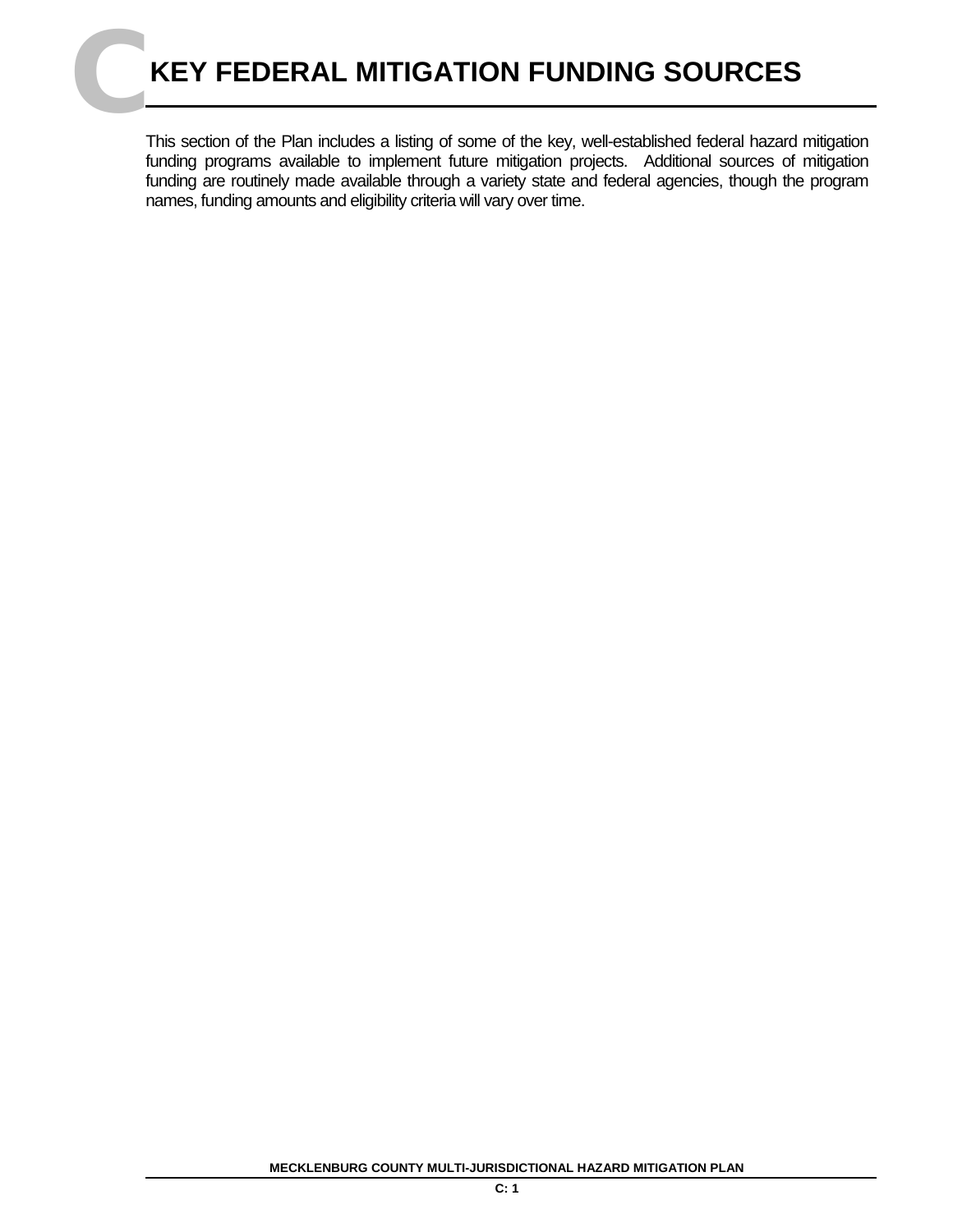## **KEY FEDERAL MITIGATION FUNDING SOURCES**

| <b>Grant Name</b>                                   | <b>Agency</b>                                                                          | <b>Purpose</b>                                                                                                                                                                                                                                                                                                                                 | <b>Contact</b>                                                                                     |
|-----------------------------------------------------|----------------------------------------------------------------------------------------|------------------------------------------------------------------------------------------------------------------------------------------------------------------------------------------------------------------------------------------------------------------------------------------------------------------------------------------------|----------------------------------------------------------------------------------------------------|
| Pre-Disaster Mitigation Program<br>(PDM)            | U.S. Department of Homeland<br>Security, Federal Emergency<br><b>Management Agency</b> | To provide funding for States and<br>communities for cost-effective<br>hazard mitigation activities which<br>complement a comprehensive<br>hazard mitigation program and<br>reduce injuries, loss of life, and<br>damage and destruction of<br>property.                                                                                       | <b>FEMA</b><br>500 C Street, S.W.<br>Washington, DC 20472<br>Phone: (202) 646-4621<br>www.fema.gov |
| <b>Hazard Mitigation Grant Program</b><br>(HMGP)    | U.S. Department of Homeland<br>Security, Federal Emergency<br><b>Management Agency</b> | To prevent future losses of lives<br>and property due to disasters; to<br>implement State or local hazard<br>mitigation plans; to enable<br>mitigation measures to be<br>implemented during immediate<br>recovery from a disaster; and to<br>provide funding for previously<br>identified mitigation measures to<br>benefit the disaster area. | <b>FEMA</b><br>500 C Street, S.W.<br>Washington, DC 20472<br>Phone: (202) 646-4621<br>www.fema.gov |
| <b>Flood Mitigation Assistance</b><br>Program (FMA) | U.S. Department of Homeland<br>Security, Federal Emergency<br><b>Management Agency</b> | To help States and communities<br>plan and carry out activities<br>designed to reduce the risk of<br>flood damage to structures<br>insurable under the NFIP.                                                                                                                                                                                   | <b>FEMA</b><br>500 C Street, S.W.<br>Washington, DC 20472<br>Phone: (202) 646-4621<br>www.fema.gov |
| Repetitive Flood Claims Program<br>(RFC)            | U.S. Department of Homeland<br>Security                                                | To assist States and communities<br>reduce flood damages to insured<br>properties that have had one or<br>more claims to the NFIP.                                                                                                                                                                                                             | <b>FEMA</b><br>500 C Street, S.W.<br>Washington, DC 20472<br>Phone: (202) 646-4621<br>www.fema.gov |
| Severe Repetitive Loss (SRL)<br>Program             | U.S. Department of Homeland<br>Security                                                | To provide funding to reduce or<br>eliminate the long-term risk of<br>flood damage to severe repetitive<br>loss structures insured under the<br>NFIP.                                                                                                                                                                                          | <b>FEMA</b><br>500 C Street, S.W.<br>Washington, DC 20472<br>Phone: (202) 646-4621<br>www.fema.gov |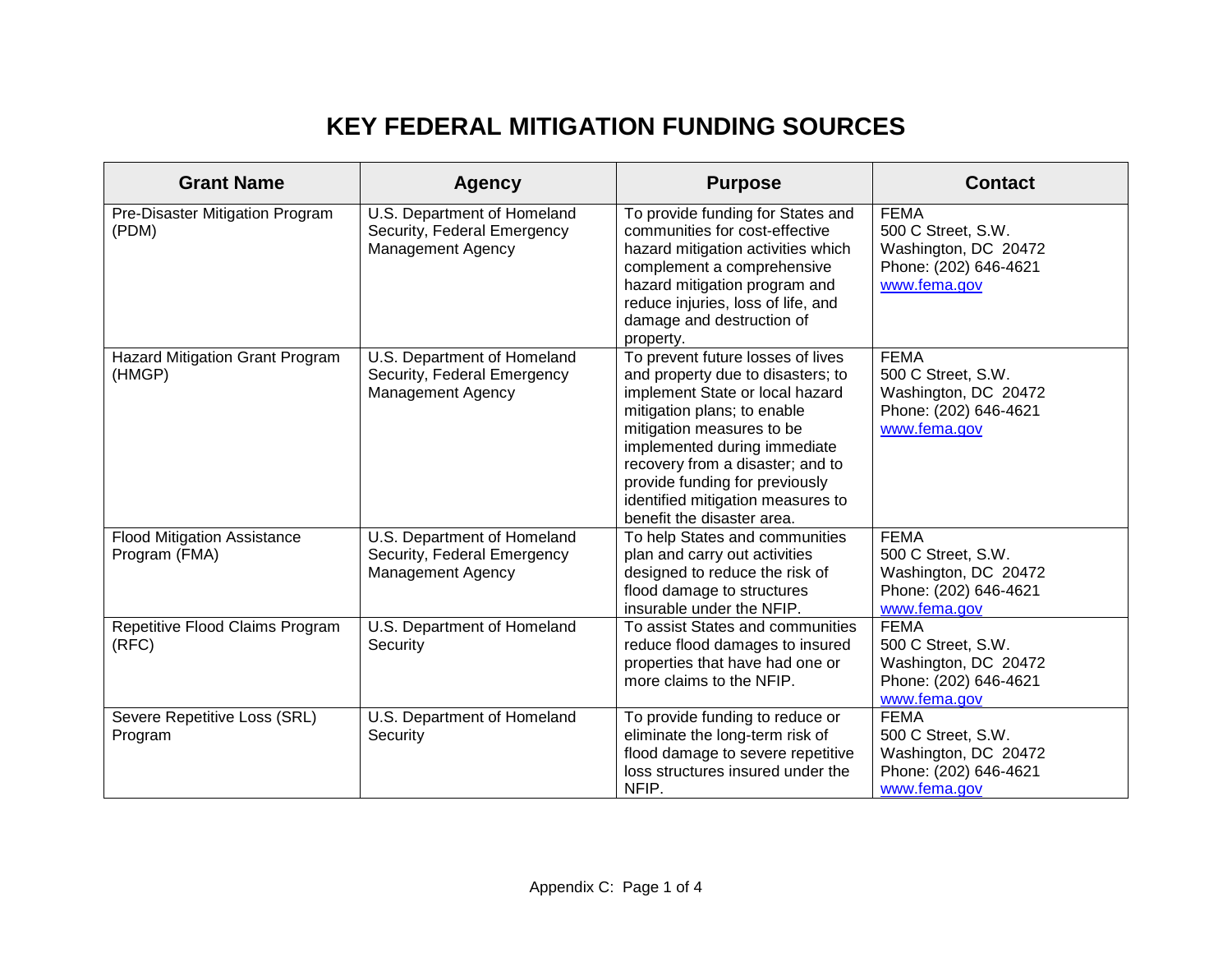| <b>Grant Name</b>                                        | <b>Agency</b>                                                                          | <b>Purpose</b>                                                                                                                                                                                                                                                                                                                                             | <b>Contact</b>                                                                                                       |
|----------------------------------------------------------|----------------------------------------------------------------------------------------|------------------------------------------------------------------------------------------------------------------------------------------------------------------------------------------------------------------------------------------------------------------------------------------------------------------------------------------------------------|----------------------------------------------------------------------------------------------------------------------|
| <b>Emergency Management</b><br>Performance Grants (EMPG) | U.S. Department of Homeland<br>Security, Federal Emergency<br><b>Management Agency</b> | To encourage the development of<br>comprehensive emergency<br>management at the State and<br>local level and to improve<br>emergency management<br>planning, preparedness,<br>mitigation, response, and recovery<br>capabilities.                                                                                                                          | <b>FEMA</b><br>500 C Street, S.W.<br>Washington, DC 20472<br>Phone: (202) 646-4621<br>www.fema.gov                   |
| <b>Community Development Grant</b><br>Program (CDBG)     | U.S. Department of Housing and<br><b>Urban Development</b>                             | To develop viable urban<br>communities by providing decent<br>housing and a suitable living<br>environment. Principally for low-<br>to-moderate income individuals.                                                                                                                                                                                        | <b>HUD</b><br>451 7th Street, S.W.<br>Washington, DC 20410-7000<br>Phone: (202) 708-3587<br>www.hud.gov              |
| Public Assistance Program (PA)                           | U.S. Department of Homeland<br>Security, Federal Emergency<br><b>Management Agency</b> | To provide supplemental<br>assistance to States, local<br>governments, and certain private<br>nonprofit organizations to alleviate<br>suffering and hardship resulting<br>from major disasters or<br>emergencies declared by the<br>President. Under Section 406,<br>Public Assistance funds may be<br>used to mitigate the impact of<br>future disasters. | <b>FEMA</b><br>500 C Street, S.W.<br>Washington, DC 20472<br>Phone: (202) 646-4621<br>www.fema.gov                   |
| Flood Control Works / Emergency<br>Rehabilitation        | U.S. Department of Defense,<br><b>Army Corps of Engineers</b>                          | To assist in the repair and<br>restoration of public works<br>damaged by flood, extraordinary<br>wind, wave, or water action.                                                                                                                                                                                                                              | <b>USACE</b><br>20 Massachusetts Avenue, N.W.<br>Washington, DC 20314<br>Phone: (202) 761-0001<br>www.usace.army.mil |
| <b>Emergency Watershed Protection</b>                    | U.S. Department of Agriculture,<br><b>Natural Resource Conservation</b><br>Service     | To provide emergency technical<br>and financial assistance to install<br>or repair structures that reduce<br>runoff and prevent soil erosion to<br>safeguard life and property.                                                                                                                                                                            | <b>NRCS</b><br>PO Box 2890<br>Washington, DC 20013<br>Phone: (202) 720-3527<br>www.nrcs.usda.gov                     |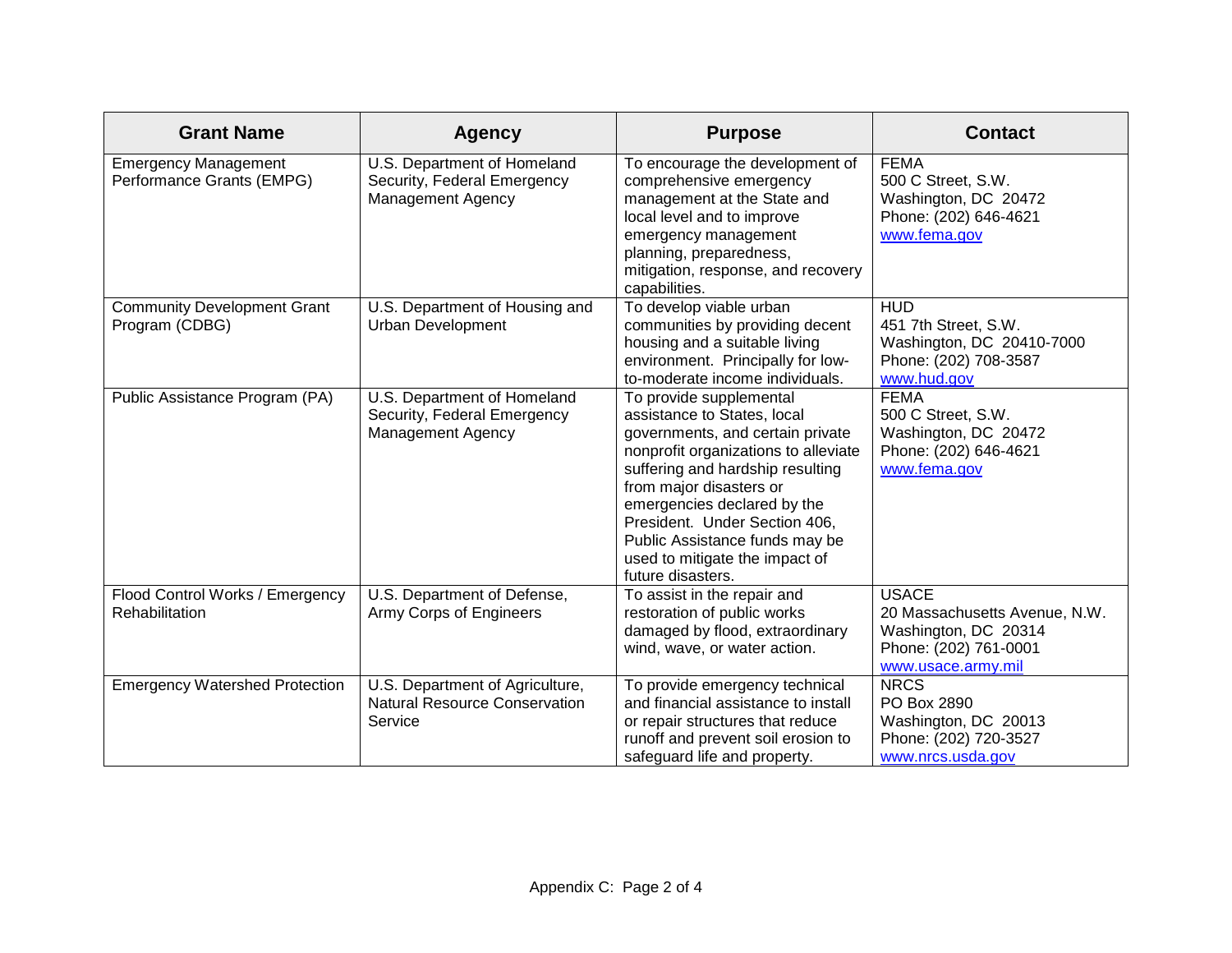| <b>Grant Name</b>                                             | <b>Agency</b>                                                                      | <b>Purpose</b>                                                                                                                                                                                                             | <b>Contact</b>                                                                                                                      |
|---------------------------------------------------------------|------------------------------------------------------------------------------------|----------------------------------------------------------------------------------------------------------------------------------------------------------------------------------------------------------------------------|-------------------------------------------------------------------------------------------------------------------------------------|
| Watershed Protection and Flood<br>Prevention                  | U.S. Department of Agriculture,<br>Natural Resource Conservation<br>Service        | To provide technical and financial<br>assistance in planning and<br>executing works of improvement<br>to protect, develop, and use land<br>and water resources in small<br>watersheds.                                     | <b>NRCS</b><br>PO Box 2890<br>Washington, DC 20013<br>Phone: (202) 720-3527<br>www.nrcs.usda.gov                                    |
| Land and Water Conservation<br><b>Fund Grants</b>             | U.S. Department of the Interior,<br><b>National Park Service</b>                   | To acquire and develop outdoor<br>recreation areas and facilities for<br>the general public, to meet current<br>and future needs.                                                                                          | <b>NPS</b><br>PO Box 37127<br>Washington, DC 20013-7127<br>Phone: (202) 565-1200<br>www.nps.gov                                     |
| Disaster Mitigation and Technical<br><b>Assistance Grants</b> | U.S. Department of Commerce,<br><b>Economic Development</b><br>Administration      | To help States and localities to<br>develop and/or implement a<br>variety of disaster mitigation<br>strategies.                                                                                                            | <b>EDA</b><br>Herbert C. Hoover Building<br>Washington DC, 20230<br>Phone: (800) 345-1222<br>www.eda.gov                            |
| Pre-Disaster Mitigation Loan<br>Program                       | <b>U.S. Small Business</b><br>Administration                                       | To make low-interest; fixed-rate<br>loans to eligible small businesses<br>for the purpose of implementing<br>mitigation measures to protect<br>business property from damage<br>that may be caused by future<br>disasters. | <b>SBA</b><br>1110 Vermont Avenue, N.W., 9th<br>Floor<br>Washington, DC 20005<br>Phone: (202) 606-4000<br>www.sba.gov               |
| Watershed Surveys and Planning                                | U.S. Department of Agriculture,<br><b>Natural Resource Conservation</b><br>Service | To provide planning assistance to<br>Federal, State, and local agencies<br>for the development of<br>coordinated water and related<br>land resources programs in<br>watersheds and river basins.                           | <b>NRCS</b><br>PO Box 2890<br>Washington, DC 20013<br>Phone: (202) 720-3527<br>www.nrcs.usda.gov                                    |
| Clean Water Act Section 319<br>Grants                         | U.S. Environmental Protection<br>Agency                                            | To implement non-point source<br>programs, including support for<br>non-structural watershed resource<br>restoration activities.                                                                                           | <b>EPA</b><br>Ariel Rios Building<br>1200 Pennsylvania Avenue, N.W.<br>Washington, DC 20460<br>Phone: (202) 272-0167<br>www.epa.gov |